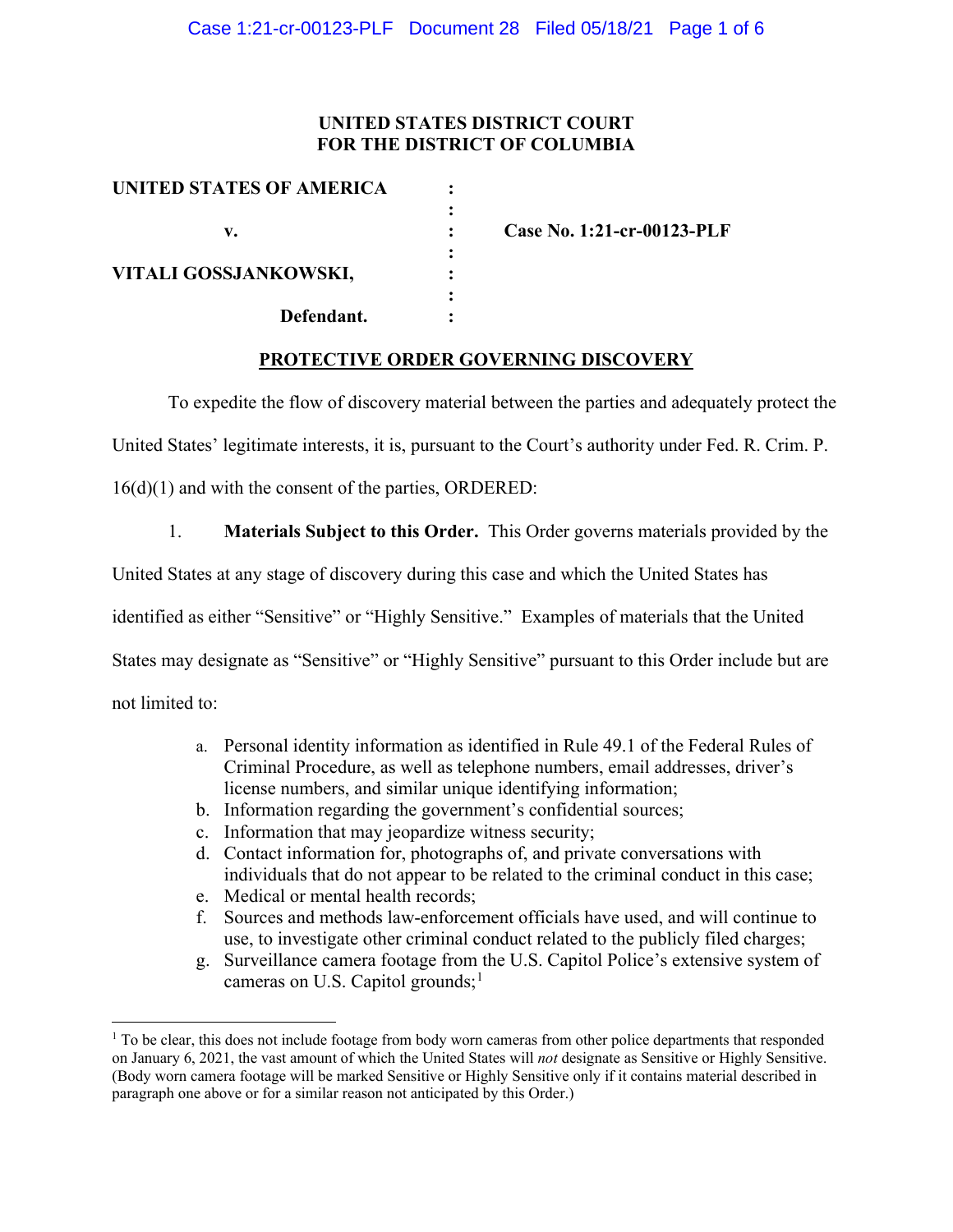- h. Repair estimates from the Architect of the Capitol;
- i. Materials designated as "security information" pursuant 2 U.S.C. §1979; and
- j. Tax returns or tax information.

This Order will not be used to designate materials as Sensitive or Highly Sensitive unless such designation is necessary for one of the reasons stated in this paragraph or for a similar reason not anticipated by this Order. The government agrees to make every effort to provide discovery in a manner that will allow for most discovery to be produced without such designations.

2. **Defendant.** Any reference to "Defendant" herein refers individually to each

defendant identified in the caption above.

3. **Legal Defense Team.** The "legal defense team" includes defense counsel

(defined as counsel of record in this case, including any post-conviction or appellate counsel)

and any attorneys, investigators, paralegals, support staff, and expert witnesses who are advising

or assisting defense counsel in connection with this case.

# 4. **Rules for the Handling of Sensitive and Highly Sensitive Materials.**

- a. **Limitations on Use.** Defendant and the legal defense team may use Sensitive and Highly Sensitive discovery materials solely in connection with the defense of this case and any other case connected to the events at the United States Capitol on January 6, 2021, including any post-conviction or appellate litigation, and for no other purpose, and in connection with no other proceeding, without further order of this Court.
- b. **Limitations on Dissemination.** No Sensitive or Highly Sensitive materials, or the information contained therein, may be disclosed to any persons other than Defendant, the legal defense team, or the person to whom the Sensitive or Highly Sensitive information solely and directly pertains or his/her counsel, without agreement of the United States or prior authorization from the Court.
- c. **Limitations on Reproduction.** Defendant, the legal defense team, and authorized persons shall not copy or reproduce the Sensitive or Highly Sensitive materials except in order to provide copies of the materials for use in connection with this case by Defendant, the legal defense team, the person to whom the Sensitive or Highly Sensitive information solely and directly pertains or his/her counsel, and other persons to whom the Court may authorize disclosure (collectively, "authorized persons").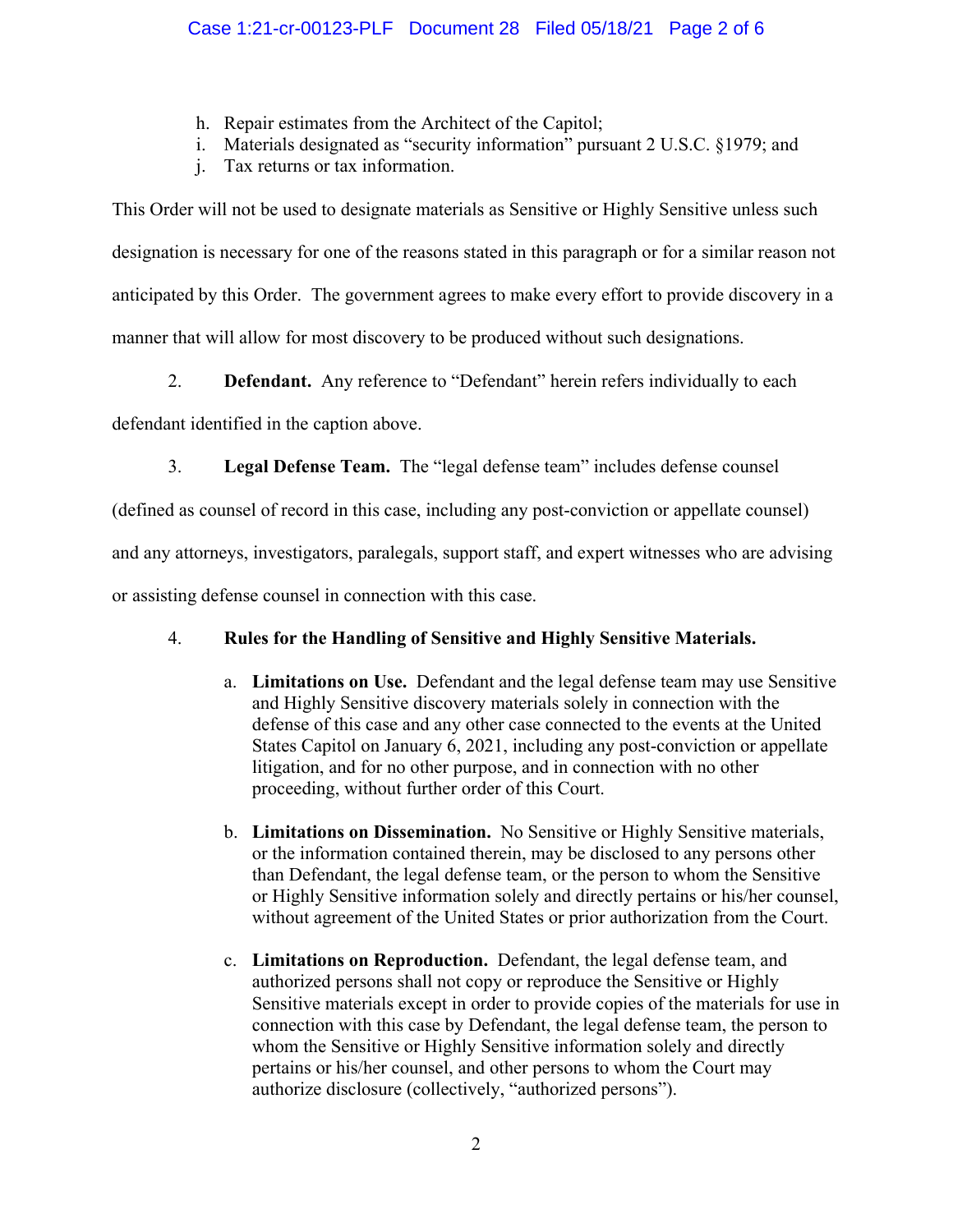If defense counsel provides Defendant access to Sensitive or Highly Sensitive materials, defense counsel must advise Defendant that Defendant may not record any personal identity information as identified in Rule 49.1 of the Federal Rules of Criminal Procedure or any telephone numbers, email addresses, driver's license numbers, and similar unique identifying information. By signing the attached affirmation, Defendant agrees not to do so.

Copies and reproductions, and any notes or records made in relation to the contents of the Sensitive and Highly Sensitive materials, are to be treated in the same manner as the original materials.

- d. **Court Filings.** Absent prior agreement by the parties or permission from the Court, no party shall disclose materials designated as Sensitive or Highly Sensitive in any public filing with the Court. Such materials shall be submitted under seal. The Clerk shall accept for filing under seal any filings so marked by the parties pursuant to this Order.
- e. **Court Hearings.** The restrictions in this Order shall not limit either party in the use of the materials in judicial proceedings in this case. The procedures for use of designated Sensitive and Highly Sensitive materials during any hearing or the trial of this matter shall be determined by the parties and the Court in advance of the hearing or trial. No party shall disclose materials designated Sensitive or Highly Sensitive in open court without agreement by the parties that such materials may be disclosed in open court or prior consideration by the Court.

### 5. **Additional Rules for Handling of Sensitive Materials.** The following

additional terms apply to Sensitive materials:

a. **Storage.** Sensitive materials must be maintained in the custody and control of Defendant, the legal defense team, and authorized persons. This restriction shall not apply to the person to whom the Sensitive information solely and directly pertains or his/her attorney.

### 6. **Additional Rules for Handling of Highly Sensitive Materials.** The following

additional rules apply to Highly Sensitive materials:

a. **Additional Limitations on Dissemination.** Defense counsel may not provide a copy of Highly Sensitive materials to Defendant or permit Defendant to view such materials unsupervised by defense counsel or an attorney, investigator, paralegal, or support staff person employed by defense counsel. The parties agree that defense counsel or an attorney, investigator, paralegal,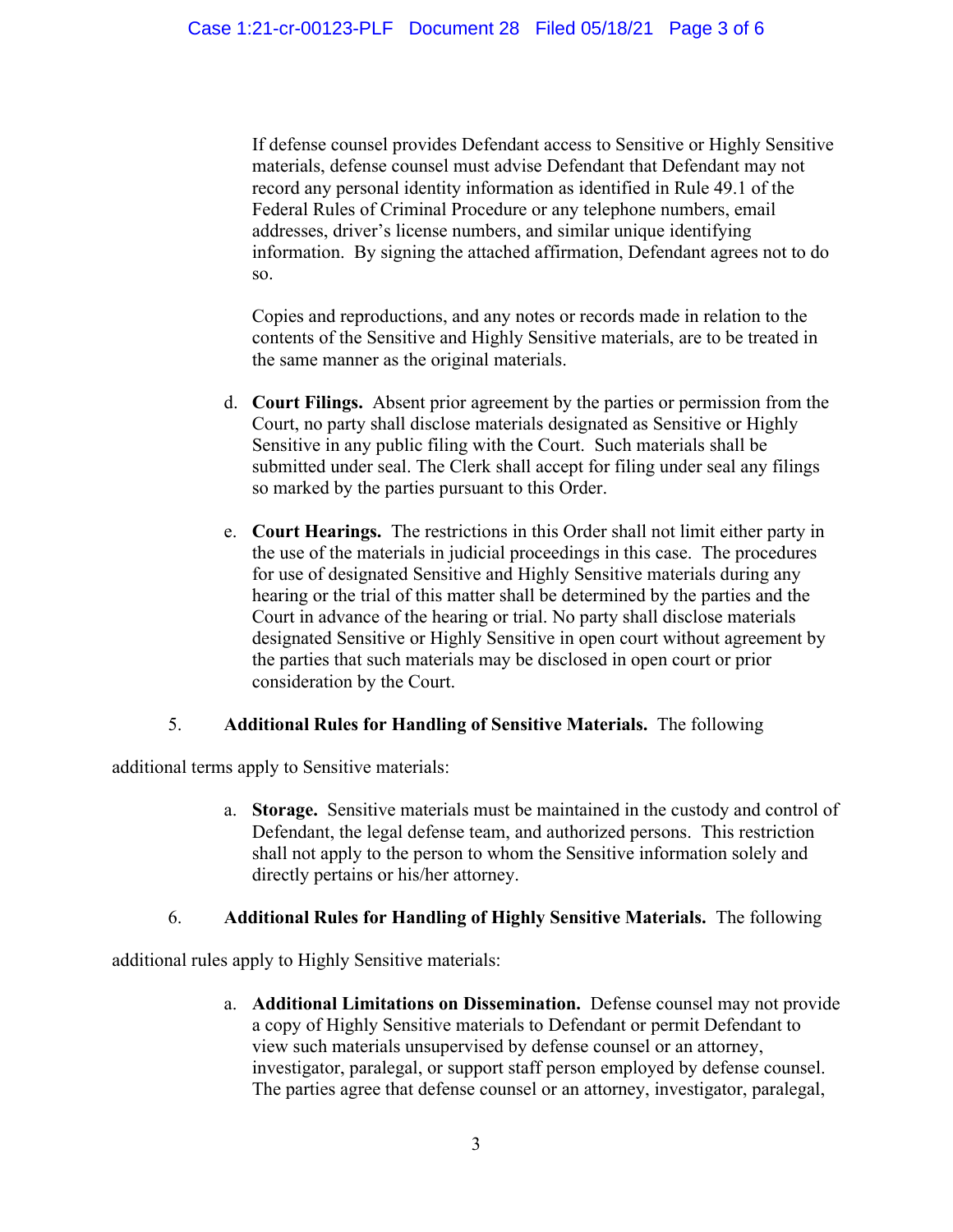or support staff person employed by defense counsel, may supervise Defendant by allowing access to Highly Sensitive materials through a cloudbased delivery system that permits Defendant to view the materials but does not permit Defendant the ability to download; provided that, prior to doing so, defense counsel first provides notice to the United States and allow the United States to file an objection with the Court if no agreement is reached.

- b. **Additional Limitations on Reproduction.** Counsel agrees that prior to showing materials to Defendant designated as Highly Sensitive, counsel or an attorney, investigator, paralegal, or support staff person employed by defense counsel will read Defendant the relevant parts of this Order, and remind Defendant of the consequences of violating the Order. If Defendant takes notes regarding Highly Sensitive materials, counsel or an attorney, investigator, paralegal, or support staff person employed by defense counsel must take reasonable steps to determine whether Defendant has copied any personal identity information as identified in Rule 49.1 of the Federal Rules of Criminal Procedure or any telephone numbers, email addresses, driver's license numbers, and similar unique identifying information.
- c. **Storage.** Highly Sensitive materials must be maintained in the custody and control of the legal defense team and authorized persons. This restriction shall not apply to the person to whom the Highly Sensitive information solely and directly pertains or his/her attorney.

7. **Viewing by Incarcerated Defendants.** If Defendant is in the custody of the

United States Marshals Service, defense counsel is authorized to provide a copy of discovery materials to the appropriate point of contact so that the defendant can view the discovery materials, subject to the terms of this Order.

8. **Disputes.** The parties shall make a good faith effort to resolve any dispute about a sensitivity designation before requesting the Court's intervention. The United States may agree to remove or reduce a sensitivity designation without further order of this Court. Whenever the redaction of specified information will resolve the basis for which a sensitivity designation was applied, the United States will agree to redaction, and such redaction will render the materials no longer subject to this Order. Any agreement to reduce or remove a sensitivity designation or to redact specific information shall be memorialized in writing.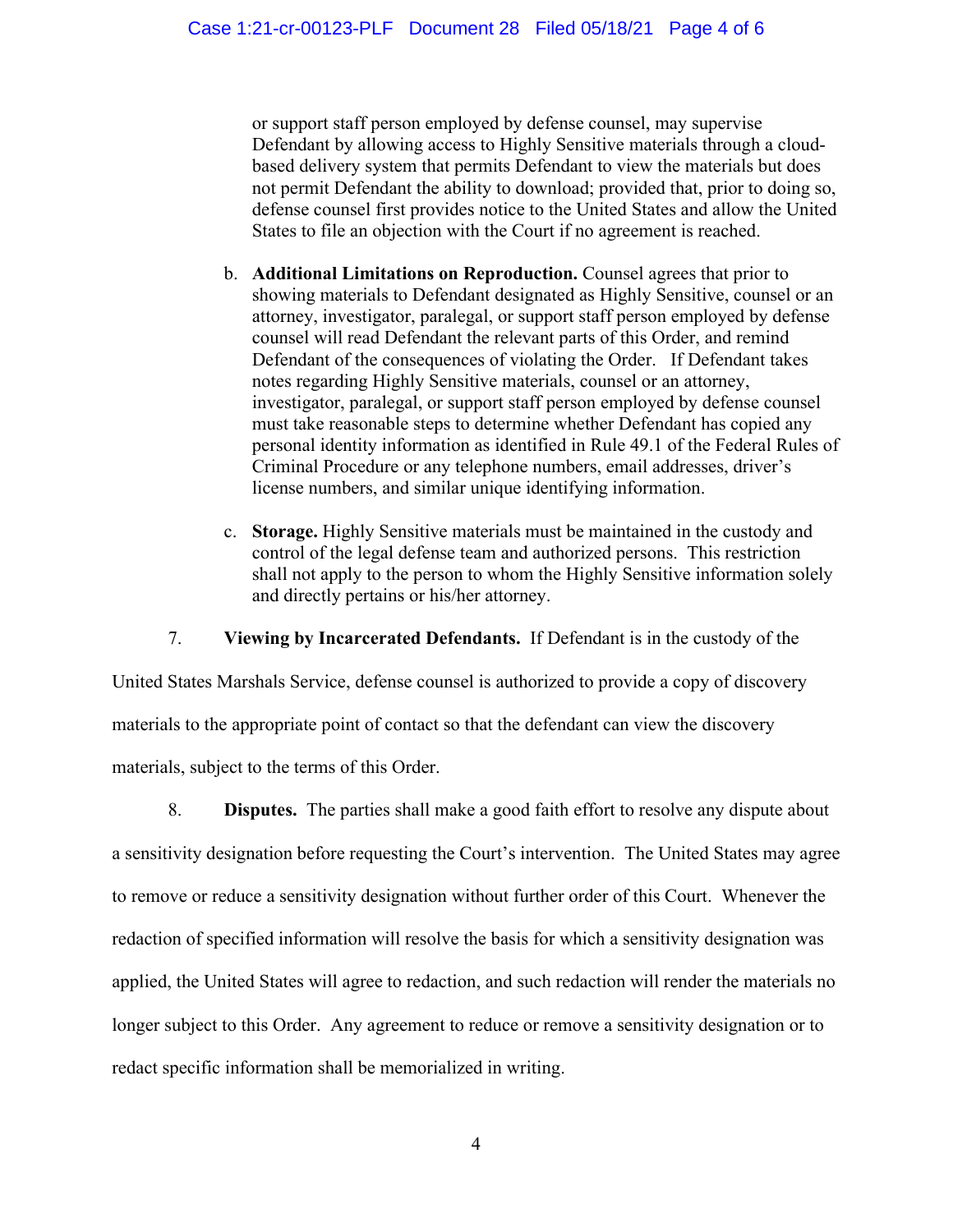#### Case 1:21-cr-00123-PLF Document 28 Filed 05/18/21 Page 5 of 6

9. **Modification Permitted.** Nothing in this Order shall prevent any party from seeking modification of this Order nor prevent the defense from contesting a sensitivity designation. The parties agree that the burden of demonstrating the need for a protective order remains with the government at all times.

10. **Failure not Waiver.** The failure by the United States to designate any materials as Sensitive or Highly Sensitive upon disclosure shall not constitute a waiver of the United States' ability to later designate the materials as Sensitive or Highly Sensitive but the government must separately identify and memorialize the changed status of those materials in writing.

11. **Automatic Exclusions from this Order.** This Order does not apply to materials that:

- a. Are, or later become, part of the public court record, including materials that have been received in evidence in this or other public trials or hearings;
- b. Were derived directly from Defendant or that pertain solely to Defendant. Examples of such materials include Defendant's own financial records, telephone records, digital device downloads, social media records, electronic communications, arrest records, and statements to law enforcement;<sup>2</sup> and
- c. Materials that the defense obtains by means other than discovery.
- 12. **Government's Discovery Obligations.** Nothing in this Order modifies the

United States' obligations at any stage of discovery in this case pursuant to Federal Rules of

Criminal Procedure 16 and 26.2, Local Criminal Rule 5.1, 18 U.S.C. § 3500 (the Jencks Act),

and the government's general obligation to produce exculpatory and impeachment information in

criminal cases.

 $2$  Discoverable materials that were derived directly from Defendant or that pertain solely to Defendant are exempt from this Order regardless of whether the United States has designated any such materials as "Sensitive" or "Highly Sensitive" because the same materials are being provided or made available to co-defendants or other persons charged in connection with the events at the United States Capitol on January 6, 2021.